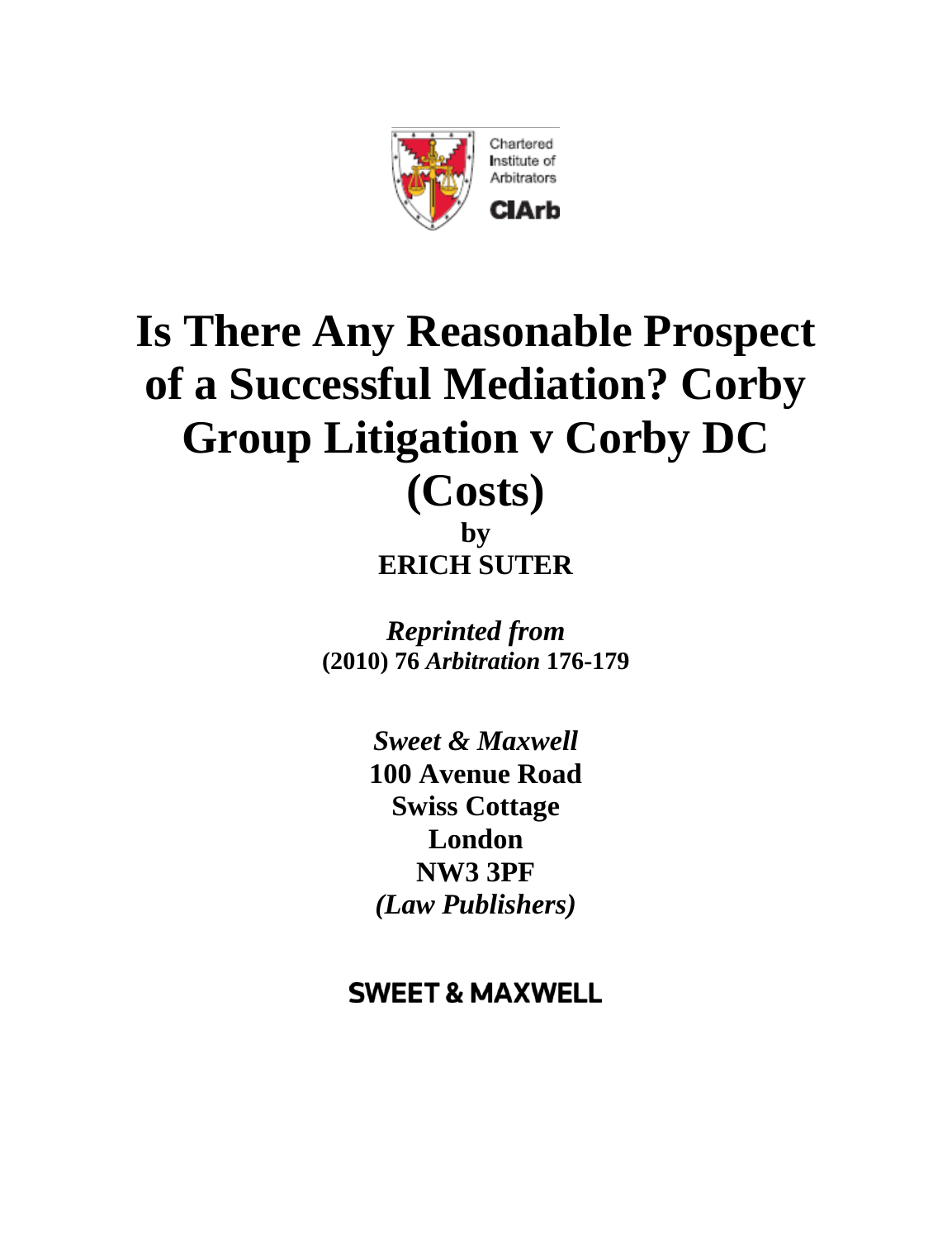#### A REASONABLE PROSPECT OF A SUCCESSFUL MEDIATION?

## Is There Any Reasonable Prospect of a Successful Mediation? *Corby Group Litigation v Corby DC (Costs)*∗

*by* ERICH SUTER

#### **1. BACKGROUND**

The 18 claimants were born between 1986 and 1999 with upper limb deformities. In the 1980s Corby BC had acquired almost 700 acres of land in Corby from the British Steel Corp with a view to reclamation and redevelopment. The land was heavily contaminated. The claimants alleged that their mothers, who lived close to the land, had been exposed to toxic materials which had been given off in the course of the Council's reclamation and decontamination programme. It was alleged that this exposure had caused their deformities, the exposure having occurred during the embryonic stage of their mothers' pregnancies.

This part of the case concerned a claim for the costs of the group action. The costs claim followed the High Court's decision that 15 or possibly 16 of the 18 claims against the Council could go forward. (The "successful claimants" in each of these individual cases would now only need to establish causation and quantum against the Council.) This part of the case concerned the question of whether the costs of the group litigation should be awarded on an indemnity basis or on a standard basis.

### **2. THE ARGUMENTS FOR INDEMNITY COSTS**

The starting point is that the decision on costs in each case is a matter for the trial judge. For a court to award costs on an indemnity basis—rather than on a standard basis—is unusual. Indemnity costs are usually awarded where there has been "morally reprehensible behaviour" on the part of the payer. But morally reprehensible behaviour is not always required; it is sufficient to justify an award of costs on an indemnity basis if there is something which takes the conduct of the paying party "out of the norm".1

In the *Corby*<sup>2</sup> case the main arguments for the application on behalf of the claimants for an award of indemnity costs were: first, that the Council had lost on every material issue; and secondly, that the Council had rejected the claimants' request for mediation.3 On the first point Akenhead J. concluded that the claimants' claims had been of a "broad generalised nature"<sup>4</sup> which lacked,

"careful analysis of how individual breaches of duty on individual projects or contracts impacted on the dissemination and dispersal of mud and dust [which were alleged to have been the cause of the birth defects] throughout the relevant period".

<sup>\*</sup> *Corby Group Litigation v Corby DC* [2009] EWHC 2109 (TCC), per Akenhead J.

<sup>1</sup> *Excelsior Commercial v Salisbury Hammer Aspden & Johnson* [2002] EWCA Civ 879; [2002] C.P. Rep. 67, quoted in *Colour Quest Ltd v Total Downstream UK Plc* [2009] EWHC 823 (Comm), per Steel J. See also *Corby* [2009] EWHC 2109 (TCC) at [13].

<sup>2</sup> *Corby* [2009] EWHC 2109 (TCC).

<sup>3</sup> *Corby* [2009] EWHC 2109 (TCC) at [14].

<sup>4</sup> *Corby* [2009] EWHC 2109 (TCC) at [21].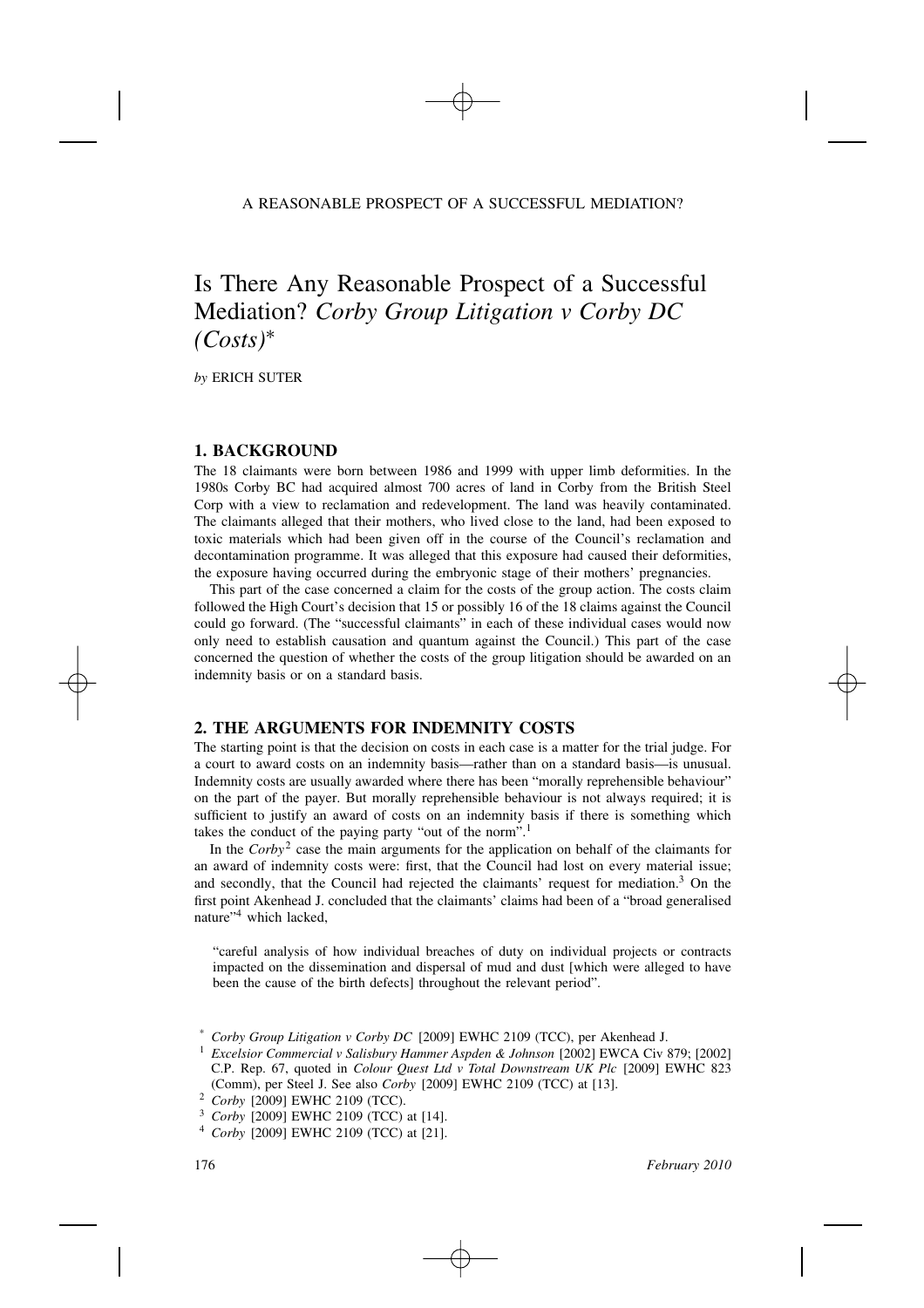#### (2010) 76 ARBITRATION 1

Given this the Council "could be forgiven for believing that at the very least it had a reasonably arguable defence on the facts".5

This left the question of whether or not the Council had been reasonable in refusing the claimants' offer to mediate. To persuade the court that a party's refusal to agree to mediation was unreasonable, it is usually necessary for the unsuccessful party to show that there was a reasonable prospect that the mediation would have been successful.<sup>6</sup> This is because in most cases it will be the unsuccessful litigant who is trying to avoid the normal costs consequences of losing the case—i.e. that it will be liable for the successful party's costs. In this case, however, the onus fell on the successful claimants—since they were the parties looking for a "different to normal" costs award—to show that the Council had acted unreasonably in refusing to agree to mediation.

The history of mediation discussions between the parties in  $Corb<sup>7</sup>$  was that the Council had initially deferred any decision on mediation pending exchange of experts' reports. After the exchange of expert evidence the Council's solicitors wrote to the claimant's solicitors saying that "there was no common ground between the parties" and they had "no reason at all for the [Council] to consider that it should make any concessions". The Council refused the offer of mediation because it concluded that mediation would be "highly unlikely to be productive in reaching a conclusion". Akenhead J. concluded that $8$ :

"Given the broad nature of the Claimants' expert evidence on breaches of duty and its linkage to the dissemination and dispersal of dust and mud, I do not consider that [the Council's] position was unreasonable. Hindsight shows that [the Council] was wrong but one must judge the decision to refuse ADR at the time that it was under consideration. [The Council] had expert evidence which supported its stance on every material aspect of the Group Litigation issues and the Claimants were adopting what I have described as a 'scattergun approach'. It was not unreasonable to form the view that mediation would not have produced a settlement."

As a result the claimants' application to have their costs awarded on an indemnity basis was refused.

#### **3. MEDIATION AS AN AID TO BETTER UNDERSTANDING**

The difficulty with this is that, even where mediation does not produce a settlement, it can often help the parties to understand the issues. As Karl Mackie and Tony Allen point out,

"even in mediations which do not settle and lead to trial *...* preparation work that will have been needed to be done anyway is done at an earlier stage than otherwise, and the issues thereby usefully defined and limited".9

In *Corby*<sup>10</sup> it is clear that one of the factors that prevented the Council from understanding the weakness of its position—and hence, presumably, which prevented it from at least accepting liability for the birth defects in the successful cases in the group action (subject to proof of causation and quantum in the individual cases)—was that the claims were not sufficiently clear. If the matter had gone to mediation that would, at the very least, have led the parties to

- <sup>5</sup> *Corby* [2009] EWHC 2109 (TCC) at [21].
- <sup>6</sup> *Halsey v Milton Keynes General NHS Trust* [2004] EWCA Civ 576; [2004] 1 W.L.R. 3002 at [28].
- <sup>7</sup> *Corby* [2009] EWHC 2109 (TCC).
- <sup>8</sup> *Corby* [2009] EWHC 2109 (TCC) at [23].
- <sup>9</sup> Karl Mackie and Tony Allen, "The Costs Crisis—Mediation as a Solution? CEDR's Submission to the Jackson Inquiry into Legal Costs" (CEDR, July 2009), p.2.
- <sup>10</sup> *Corby* [2009] EWHC 2109 (TCC).

*February 2010* 177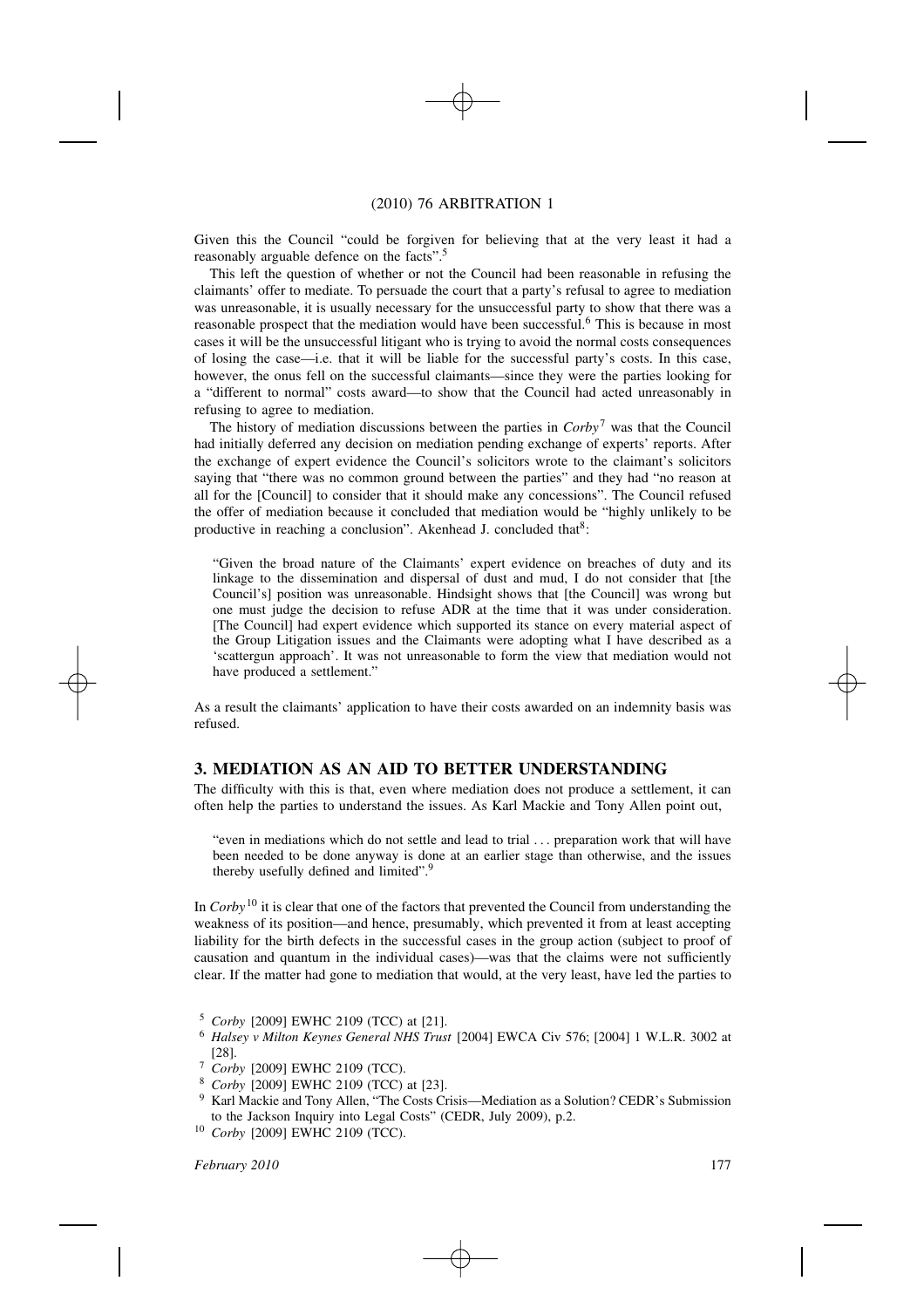#### A REASONABLE PROSPECT OF A SUCCESSFUL MEDIATION?

spell out and to narrow the issues in the case; and thus to those issues being crystallised.<sup>11</sup> If this had happened it might then have been rather more difficult for the Council to put forward its "reasonable belief that it had a strong case" as a defence to the costs consequences of refusing an offer to mediate.<sup>12</sup>

#### **4. MEDIATION WORKS**

The efficacy of a "mediation type" approach to clarification of the issues—and probably also to the efficacy of reality testing, as well as to the ability of a "mediation type approach" to lead to agreement—is exemplified *in extremis* by *Hurst v Leeming.*<sup>13</sup> In this case Lightman J. appears to have had a "quiet word" with the claimant, a litigious solicitor who was suing a barrister for negligence, at the outset of the trial. As a result of this discussion the claimant "[accepted] (as he must) that his case was hopeless".<sup>14</sup> At the conclusion of the case the question arose as to whether or not the defendant should get his costs. The claimant's argument against the defendant getting his costs was that, if the defendant had agreed to the mediation which he, the claimant, had proposed:

"[T]he mediator could have had the same frank exchange of views with him which I [Lightman J.] have had, and this would have enabled the case to be resolved without the costs involved in this action."

Lightman J. described this as "a formidable argument", and was only persuaded "quite exceptionally" in *Hurst v Leeming*<sup>15</sup> that the defendant was justified in taking the view that mediation was not appropriate because it had no realistic prospect of success. The argument for saying that mediation may have a reasonable prospect of success even in cases where this seems to fly in the face of the facts and of the attitude of the parties could not be shown more clearly than by the underlying facts of *Hurst v Leeming*16. The claimant in this case was described in Lightman J.'s judgment as a person "seriously disturbed by the tragic course of events resulting from [a particular action]": "His*...* judgment in respect of [those] matters*...* was seriously disturbed." He,

"was a person obsessed with the injustice which he considered had been perpetrated on him and was incapable of a balanced evaluation of facts".

A person who "appeared quite unable or unwilling to appreciate the full and clear explanation given [by the defendant] in refuting his claim". A person who "prior to the present action*...* had already commenced two hopeless and vexatious actions". A person who "was a bankrupt and had nothing to lose in the proceedings". It is difficult to think of a litigant who would be less likely to accept the weakness of his case and to settle it at mediation; or in any way to accept the shortcomings of his case until they were finally set out in black and white in a judgment against him. And yet despite all of this Lightman J.'s "quiet word" with

- <sup>11</sup> See also A.J. Stitt, *Mediation: A Practical Guide* (London: Cavendish 2004), p.8, who notes a similar efficacious impact of mediation.
- <sup>12</sup> Reasonable belief in the strength of a party's case is one of the "valid" reasons for refusing an offer of mediation: "In our judgment, this statement should be qualified. The fact that a party unreasonably believes that his case is watertight is no justification for refusing mediation. But the fact that a party reasonably believes that he has a watertight case may well be sufficient justification for a refusal to mediate." *Halsey* [2004] EWCA Civ 576 at [19], per Dyson L.J., giving the judgment of the court.
- <sup>13</sup> *Hurst v Leeming* [2002] EWHC 1051 (Ch); [2003] 1 Lloyd's Rep. 379, per Lightman J.
- <sup>14</sup> *Hurst v Leeming* [2003] 1 Lloyd's Rep. 379 at 381.
- <sup>15</sup> *Hurst v Leeming* [2002] EWHC 1051 (Ch).
- <sup>16</sup> *Hurst v Leeming* [2002] EWHC 1051 (Ch).

178 *February 2010*